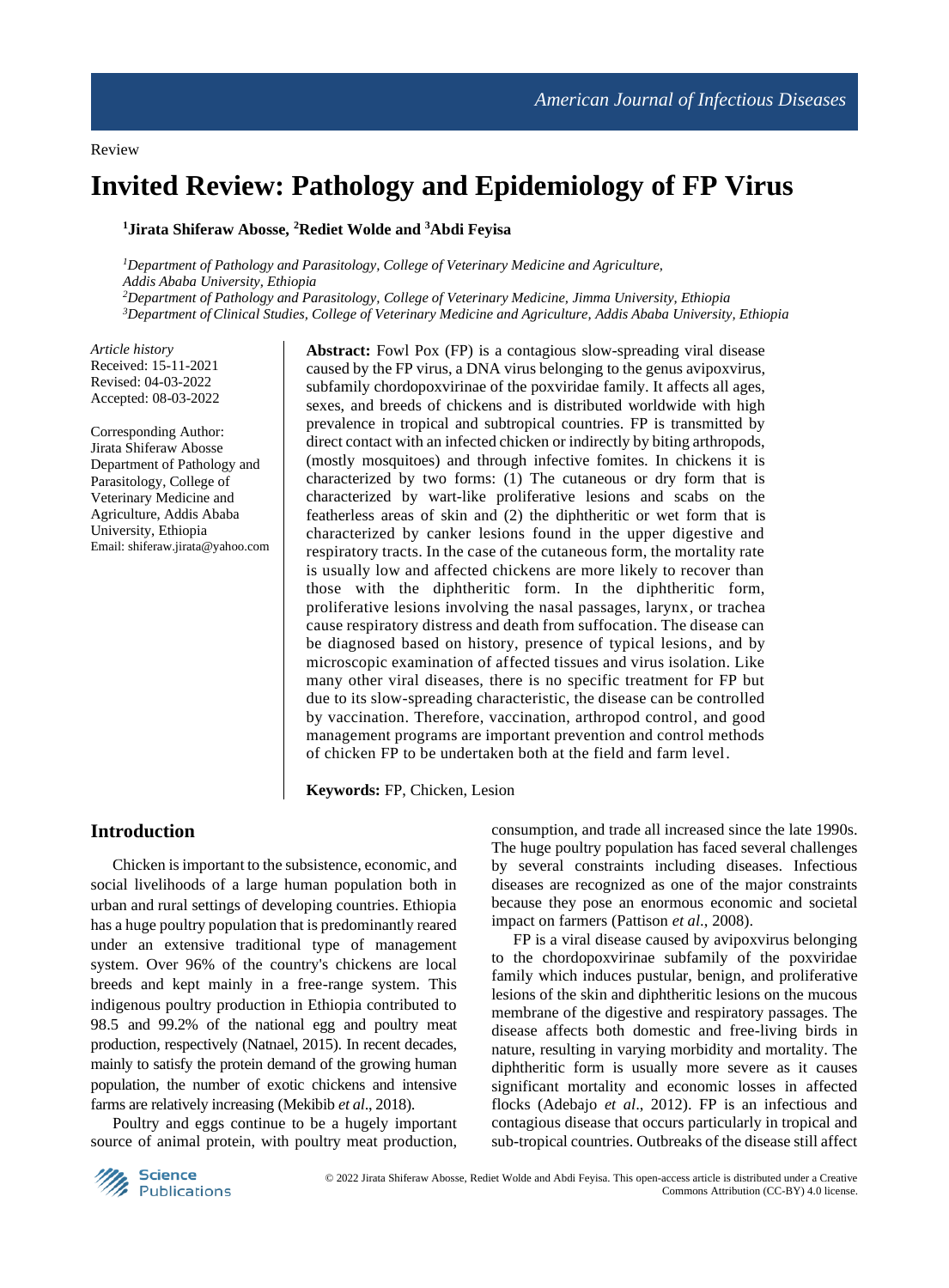the poultry industry in many countries. Infection occurs through the mechanical transmission of the virus to injured skin or through transmission by mosquitoes and fomites (Beytut and Haligur, 2007).

FP is a relatively slow-spreading viral infection of chickens characterized by scab-like lesions on the skin of the unfathered body parts like the combs, wattles, eyelids, legs, and mucous membranes of the oral cavity, upper respiratory and digestive systems, and/or diphtheritic (wet) membranes lining the mouth or air passages. It has been present in chickens since the earliest times and is found throughout the world. Mortality rarely occurs if the lesions are limited to the skin. However, death occurs if the oral cavity or air passages become involved. There is no treatment for FP. Control and prevention in chickens are accomplished by vaccination by the wing web method with a commercially available FP or pigeon pox vaccine (Butcher and Rossi, 1996).

Diagnosis of FP is straightforward and made based on clinical signs and lesions, while confirmation is by histopathology or immunology, or virus isolation. Infection with the FP virus causes the chicken's poor growth, poor feed conversion, and a precipitous fall in egg production (Emmanuel *et al*., 2014). Therefore, the objective of this study is to review the epidemiology, pathological lesions, and diagnostic techniques of the FP virus in poultry.

# *Etiology and Morphological Characterizations of FP Virus*

Within the subfamily Chordopoxvirinae of the family Poxviridae, eight genera are recognized based primarily on morphological and biological characteristics. Viruses from seven genera infect mammalian species and only members of the Avipoxvirus genus infect nonmammalian hosts or birds (Afonso *et al*., 2005). Within the Avipoxvirus genus there are 10 recognized species which are FP virus, Canary pox virus, Junco pox virus, Mynah pox virus, Psittacine pox virus, Sparrow pox virus, Starling pox virus, Pigeon pox virus, Turkey pox virus, and Quail pox virus, according to the International Committee on Taxonomy of Viruses (Gyuranecz *et al*., 2013). FP virus infecting fowls, turkey pox virus infecting turkeys, and pigeon pox virus in pigeons are closely related and are not strictly host-specific (Akanbi *et al*., 2016).

FP virus is classified in the genus Avipoxvirus, subfamily Chordopoxvirinae of the family Poxviridae. Poxviruses are large, double-stranded DNA viruses that multiply in the cytoplasm of the host cell. They are the largest animal virus, with a brick shape, ranging in size from 200 to 400nm long and 170 to 200 nm wide (Emmanuel *et al*., 2014). The outer coat is composed of random arrangements of surface tubules. The virion consists of an electron-dense centrally located biconcave core or nucleoid with two lateral bodies in each concavity and surrounded by an envelope. The 288 kbp FP virus genome encodes for over 250 genes (Wulandari, 2013).

FP virus has a genome consisting of 260 genes. Of the 260 genes, 65 are homologs with chord pox genes. The FP genome is approximately 70-100 kbp larger than chord pox genomes (Chambers *et al*., 2009) which is indicating that the avipox viruses have the potential to code for more proteins than other groups of poxviruses (Siddique *et al*., 2011). Due to their large size, poxviruses can be visualized with light microscopy and fine details of the virus remain blurred. Poxvirus genomes encode the genes necessary for replication and immune modulation (Chambers *et al*., 2009).

Poxviruses are different from other DNA viruses in that the viruses replicate and mature in the cytoplasm of the infected cells. The DNA of the FP virus contains approximately 288 to 300 Kilobase pairs (Kbp) (Elmahdy *et al*., 2014).

# *Epidemiology of FP Virus*

The geographic distribution of avian pox is worldwide. The disease was reported in birds as early as the 17th century. This widespread avian disease infects all bird families, with some seeming more susceptible (van Riper *et al*., 2002). Avipox is a highly contagious viral disease that has been documented in more than 230 species of birds worldwide (Yeo *et al*., 2019) and affects domesticated and free-ranging birds around the world (El-mahdy *et al*., 2014) and resulting in varying morbidity and mortality. Although FP is believed to be widespread in the backyard and to some extent intensively reared poultry flocks, the epidemiologic details of the disease are not quite clear in free-range indigenous chickens (Adebajo *et al*., 2012).

In chickens, FP affects all ages, sexes, and breeds. Its infection is a slowly spreading disease and an economically important disease for chickens and turkeys as it causes egg production losses and mortality, especially in commercial poultry. FP has been reported worldwide as a mild to severe poultry disease. In recent years, FP outbreaks in poultry flocks have been gradually increasing due to the emergence of variant strains of FP virus (FPV or FWPV) and the fact that the novel FPV exhibited enhanced virulence after integration of avian Reticuloendotheliosis Virus (REV) into their genomes (Siddique *et al*., 2011). Although this variant of FWPV has been found widely, the reported illness and death rates from the cutaneous form of FP in chickens have not reached 100%. The study investigated a severe outbreak of cutaneous FP in a poultry flock in northeastern China in which all infected chickens died was reported that the flock had not been vaccinated with an FWPV vaccine (Zhao *et al*., 2014).

Although it is not a highly lethal disease and shows an atypical occurrence, avian pox disease is frequently reported in avian wildlife in Brazil. Avian pox reports are common in many countries and phylogenetic studies were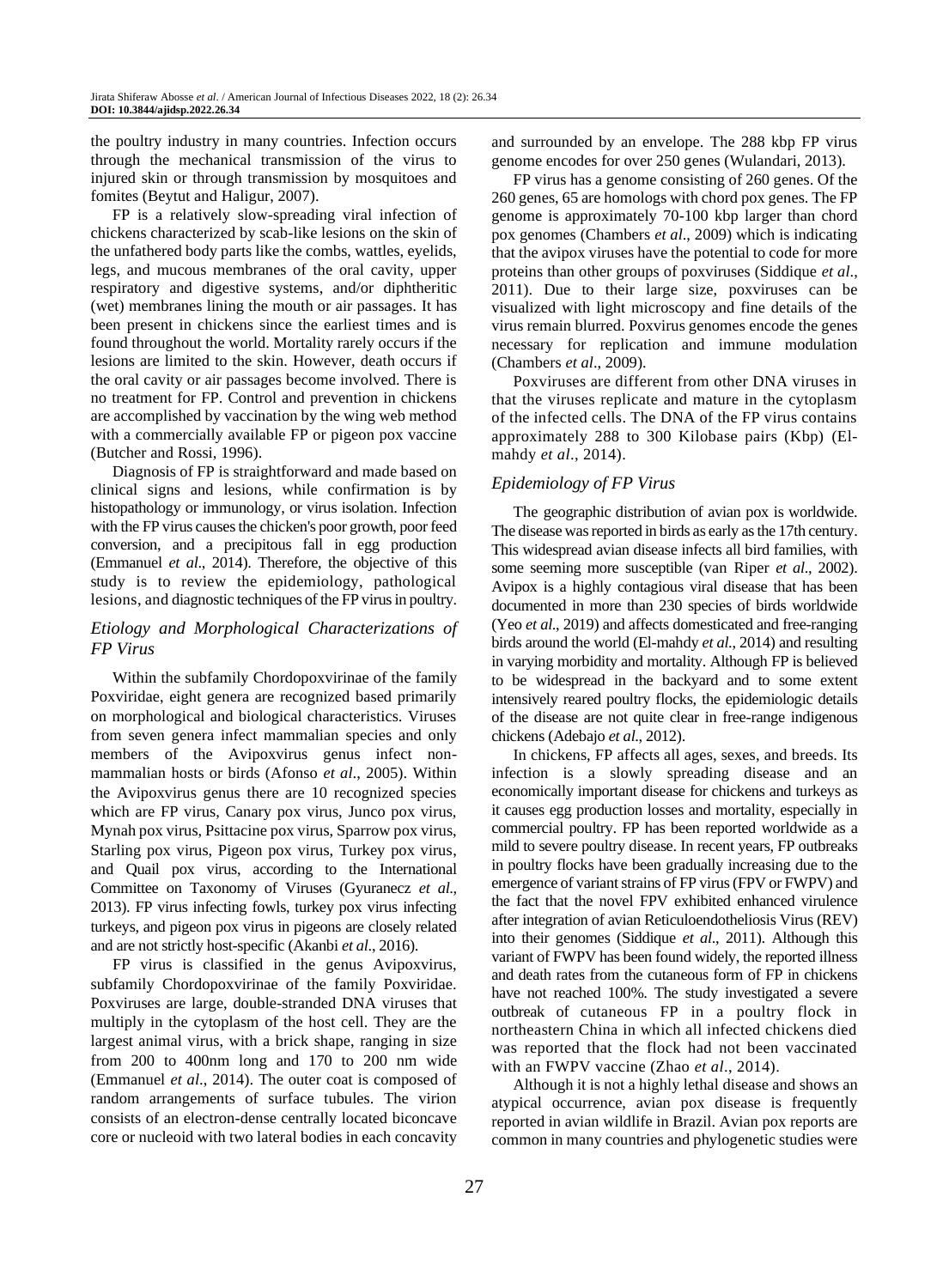described by Lüschow *et al*. (2004), Jarmin *et al*. (2006), Manarolla *et al*. (2010), and Gyuranecz *et al*. (2013) with samples from the United States, Italy, Germany, and other countries (Ferreira *et al*., 2018).

Outbreaks of FP are rare and limited in temperate climates so vaccination is less common but they are more prevalent in tropical and sub-tropical climates where control of biting insects becomes more problematic and where FP remains a significant problem for small-scale and backyard flocks, as well as for intensive, commercial farming so that vaccination becomes a pre-requisite. Although there is no evidence that more than a single serotype exists (Giotis and Skinner, 2019). The disease occurs primarily during the warm months of the year. The virus is stable and can be transmitted by direct contact with an infected chicken or by mosquitoes (Butcher and Rossi, 1996). Its incidence is variable in different areas because of differences in climate, management, and hygiene or the practice of regular vaccination (Wulandari, 2013)

# *Transmission of FP Virus*

Wild birds and insects play an important role in the spread of pox infection (El-mahdy *et al*., 2014). The disease is spread by biting arthropods, which included mosquitoes and mites and through infective aerosols, contaminated feed or water, and skin trauma resulting from pecking by other birds (Akanbi *et al*., 2016). It is transmitted by direct contact between infected and susceptible birds. Viruses containing scabs also can be sloughed from affected birds and serve as a source of infection. The virus enters the bloodstream through the eye, skin wounds, or respiratory tract. Mosquitoes become infected from feeding on birds with FP in their bloodstream. There is some evidence that the mosquito remains infective for life. Mosquitos are the primary reservoir and spreaders of FP on poultry ranges. Several species of mosquito can transmit FP. Often mosquitoes winter over in poultry houses so, outbreaks occur during winter and early spring (Shankar, 2008).

A common indirect mode of transmission is through mosquitoes, especially Culex and Aedes spp., which act as mechanical vectors of avipoxviruses. After the insects feed on the lesions of an infected bird, the virus can remain localized on the proboscis for at least 14 days, with no evidence of further replication. During this period, virions are mechanically transmitted to another susceptible bird. Besides mosquitoes, biting midges and mites have also been reported as mechanical vectors of Avipoxvirus. Indirect transmission of Avipoxviruses also occurs via the ingestion of food and water sources contaminated with virus-containing scabs shed by infected birds. Avipoxviruses are not known to complete their replication cycle in non-avian species and bird-to-human transmission has not been documented (Yeo *et al*., 2019).

Hence birds in the free-range may be clinically or subclinically infected and develop antibodies to the FP virus through many of these ubiquitous exposures (Adebajo *et al*., 2012). Introduction of infected or "carrier" birds in a susceptible flock will cause an outbreak by direct contact, water or feed transmission and mosquitoes or other flying insects can also transmit the virus from bird to bird and also transmit the disease to nearby flocks (Intervet, 2009).

# *Morbidity and Mortality of FP Virus*

Broilers are frequently affected by the diphtheritic form of the infection. Losses are associated with depression in growth rate and downgrading due to dermatitis although avian pox does not result in primary mortality. Infection of susceptible mature commercial egg and breeder flocks results in a decline in production (Shane, 2005). In the cutaneous form, the proliferative lesions are primarily confined to featherless areas of skin, while in the more lethal diphtheritic form, the lesions are found in the upper digestive and respiratory tracts. In the mild cutaneous form of pox disease, flock mortality is usually low, but it may be high when the infection is of a generalized diphtheritic form or when the flock is affected by a secondary infection, usually in poor environmental conditions (Beytut and Haligur, 2007).

The mortality rate in the diphtheritic form is nearing 50%, particularly in young birds (Wulandari, 2013). FP (FP) is of considerable economic importance as the disease results in a drop in egg production and retarded growth in younger birds. The chances of mortality increase when the dry form occurs together with the wet form (El-mahdy *et al*., 2014). Morbidity is 10-95% and mortality is usually low to moderate, 0-50% [\(https://www.thepoultrysite.com/disease](https://www.thepoultrysite.com/disease-guide/fowl-pox-pox-avian-pox)[guide/fowl-pox-pox-avian-pox\)](https://www.thepoultrysite.com/disease-guide/fowl-pox-pox-avian-pox).

# *The Clinical Signs of FP Virus*

The incubation period varies from 4 to 20 days (Intervet, 2009). Avian poxvirus infection is said to be characterized by Cutaneous (dry pox), diphtheritic (wet pox), and systemic and oncogenic manifestation. Although only the cutaneous and diphtheritic forms have been documented in chickens to be caused by the FP virus. The cutaneous form of pox in chicken is characterized by local epithelial hyperplasia that includes the epidermis and underlying feather follicles resulting in the formation of nodules, papules, vesicles, and eventual formation of scabs (Akanbi *et al*., 2016). The dry form or cutaneous form is also characterized by wart-like nodules and tumorous lesions on unfeathered body areas, including the feet, legs, face and around the bill and eyes (Young and Vanderwerf, 2008). The lesions heal in about 2 weeks. If the scab is removed before healing is complete, the surface beneath is raw and bleeding (Butcher *et al*., 2018).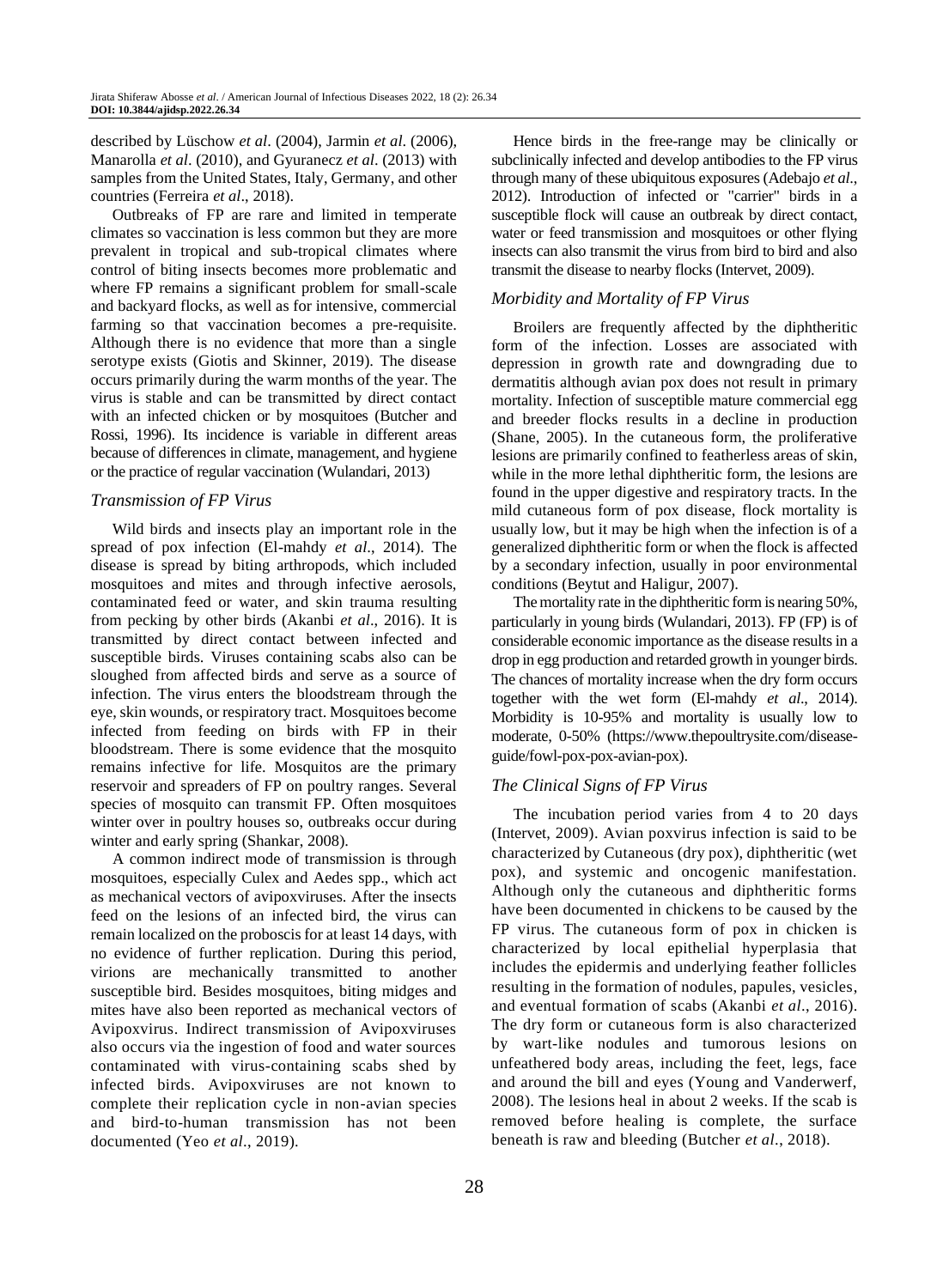The diphtheritic form, also known as 'wet' pox, results in the formation of lesions on the mucosal membranes of the mouth and respiratory tract (throat, trachea, and lungs) of infected birds, causing impaired breathing and difficulty in feeding (Yeo *et al*., 2019), also has respiratory signs such as sneezing, gasping, head shaking and relatively high mortality (Diallo *et al*., 2010). The prognosis with this form of the disease is poor because lesions often cause death by asphyxiation (Afonso *et al*., 2000).

A mixed cutaneous and diphtheritic forms are said to be common with the development of lesions on the comb and wattles as well as diphtheritic lesions in the mouth and/or respiratory tract of the same bird (Akanbi *et al*., 2016). Pathogenicity and clinical presentations tend to vary among birds infected with even the same Avipoxvirus strain (Yeo *et al*., 2019). The general signs of the diseases include weight loss, loss of feathers, and scaly skin of the head, neck, and back. Secondary bacterial infections are common with both forms of the disease, having the potential to cause pneumonia or other bacterial infections at the site of blistering (El-mahdy *et al*., 2014).

#### *Pathogenesis and Pathological Lesion of FP Virus*

The virus is transmitted through direct contact or vectors. A break in the skin is required for the virus to enter the epithelial cells. The cells of the mucosa of the upper respiratory tract and mouth are highly susceptible to the virus. After entering epithelial cells, it spreads from cell to cell which is helped by the production of epidermal growth factors causing the proliferation of cells. Some virus enters blood circulation and causes viremia. Through circulation, it reaches certain organs like the spleen and liver. In the epithelium of the skin, it produces pock lesions (Chauhan, 2010).

Two forms of the disease are associated with different routes of infection. Cutaneous form occurs following infection by biting arthropods that serve as mechanical vectors for viral transmission. The disease is characterized by an inflammatory process with hyperplasia of the epidermis and feather follicles, scab formation, and desquamation of the degenerated epithelium and it predisposes the host to secondary bacterial infections. The second, or diphtheric, form involves droplet infection of the mucous membranes of the mouth, the pharynx, the larynx, and sometimes the trachea (Afonso *et al*., 2000). In the diphtheritic form (wet pox), slightly elevated white opaque nodules or yellowish patches develop on the mucous membranes of the oral cavity, tongue, esophagus, or upper trachea. Nodules rapidly increase in size and often coalesce to become a yellow, cheesy, necrotic, pseudo diphtheritic, or diphtheritic membrane (Wulandari, 2013).

The systemic form of avian poxvirus infection has been documented, whereby the liver had single to multiple soft whites to yellow nodules ranging in size from 0.2- 0.5cm in diameter (Akanbi *et al*., 2016). In this form, internal tissues are mostly affected (Gilhare *et al*., 2015).

#### *Macroscopic and Microscopic Features of FP Virus*

Nodules on feather-less parts of body i.e., comb, wattle, and face. Yellowish cheese-like material in the buccal cavity. Swelling of the eyelid leads to blindness. The cutaneous form is characterized by papule and scab on a comb, wattle, face, and other feather-less parts of the body. Yellowish nodules, later on, become blackish. In diphtheritic form, there is yellowish cheese-like material on the tongue, palate, and laryngeal orifice (Chauhan, 2010).

Histological examination shows characteristic intracytoplasmic inclusion bodies in infected skin and tracheal mucosa. The diphtheritic form is recognized by the presence of nodular hyperplasia of the mucosa of the pharynx and trachea. Chickens that die of diphtheritic pox show a plug of desquamated epithelium which lodges in the glottis resulting in asphyxiation (Shane, 2005). The proliferation of epithelium in *stratum spinosum* layer of the epidermis. Cells show hydropic degeneration (Chauhan, 2010). Pneumonia in canaries. Others: Spleen, bone marrow, thymus, bursa, air sacs, dermis, etc. Some avipoxviruses are oncogenic with wart-like growth (Shivaprasad, 1998) (Fig. 1, 2, 3).

#### *Diagnosis of FP Virus*

Pox is readily diagnosed based on flock history, clinical signs, lesions, and in some instances by microscopic examination of affected tissues and virus isolation studies. Cutaneous lesions are characteristic (Butcher and Rossi, 1996). Histological examination of affected tissue will confirm the presence of intracytoplasmic inclusions (Bollinger bodies) in the respiratory mucosa and skin (Shane, 2005).

Identification of the agent by smear technique, virus isolation, and molecular methods. FP virus multiplies in the cytoplasm of epithelial cells with the formation of large intracytoplasmic inclusion bodies (Bollinger bodies) that contain smaller elementary bodies (Borrel bodies). The inclusions can be demonstrated in sections of cutaneous and diphtheritic lesions by the use of Hematoxylin and Eosin (H and E), acridine orange, or Giemsa stains. The elementary bodies can be detected in smears from lesions, for example by the Gimenez method. Electron microscopy was used to demonstrate viral particles of typical poxvirus morphology by negative staining or in ultrathin sections of infected tissues.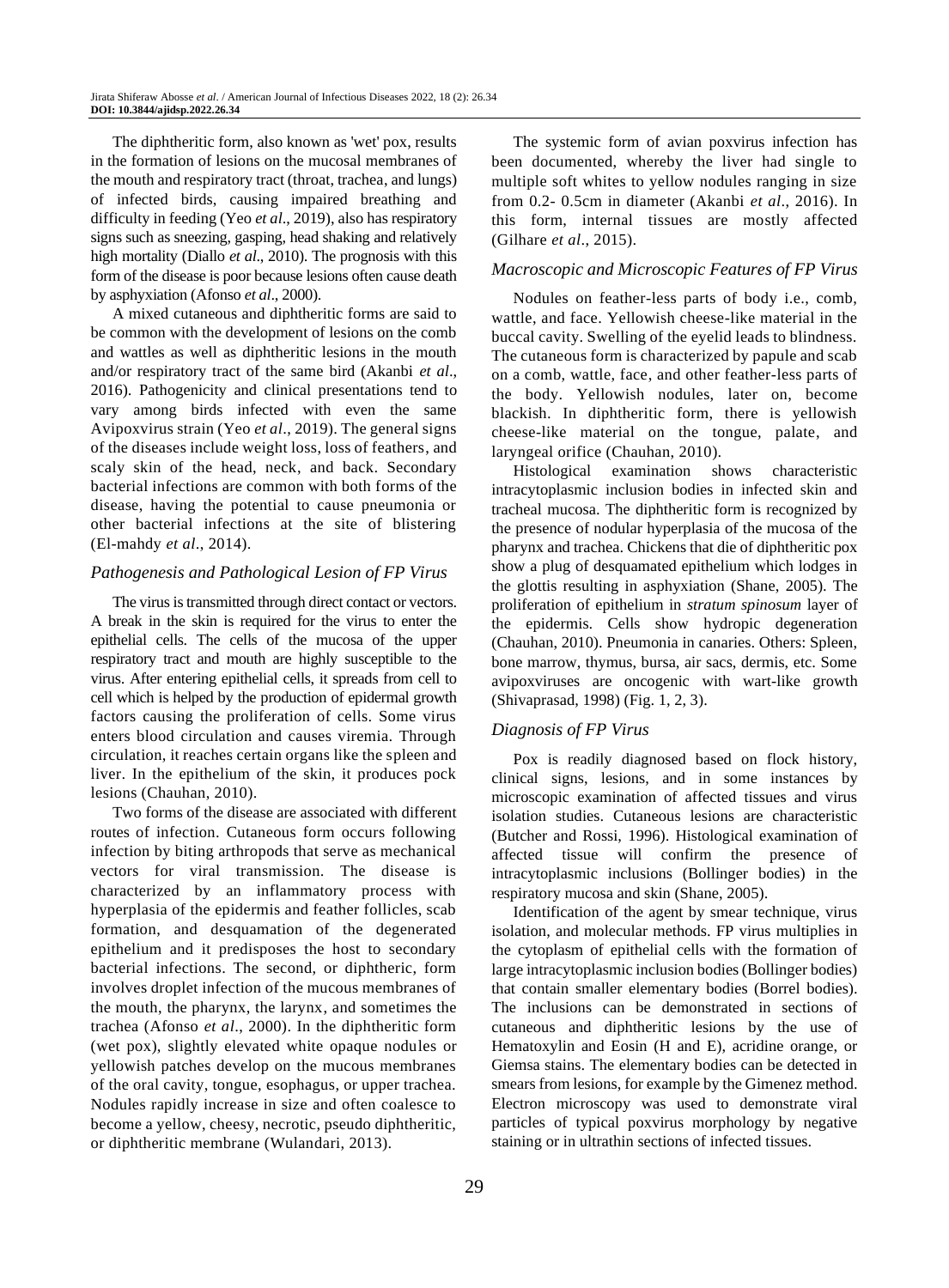Serological tests by Immune responses to FP virus can be demonstrated by the use of virus neutralization, agar gel immunodiffusion, immunofluorescence, passive hemagglutination tests, enzyme-linked immunosorbent assay, and by immunoblotting (Wulandari, 2013)

Definitive diagnosis is made by isolation or growth in chorioallantois membrane (CAM) with the development of pock lesion on the membrane or by agar gel precipitation tests (AGPT). It is done by inoculation onto chorioallantois membranes of 9 to 12 day old developing chicken embryos or avian cell cultures. Eggs from specific pathogen-free flocks should be used for virus isolation (Okwor *et al*., 2012). Viruses produce a protein similar to an epidermal growth factor and multiply easily in cell cultures and on the chorioallantois membrane of embryonated eggs and form type A cytoplasmic inclusions in the cells of these culture systems (Siddique *et al*., 2011).

#### *Treatment of FP Virus*

No treatment is available. However, FP is relatively slow-spreading. Thus, it is possible to vaccinate to stop an outbreak. The wing-web vaccination method is used for chickens and the thigh-stick method for turkeys older than 8 weeks (Butcher *et al*., 2018).

Field outbreaks of FP in chickens have been managed by the removal of the nodular lesion and treatment of lesions with 2% iodine or antiseptic watery solution to prevent a secondary infection, oral administration of antibiotics and vitamins, proper husbandry practices to relieve stress, and post-infection or emergency vaccination (Okwor *et al.,* 2012).

An early form of skin lesions can be burned to prevent viremia. Avoid burning subepithelial tissue. In diphtheritic form by systemic antibiotics, antiseptic fluids on the lesions to avoid secondary bacterial infections. Removal of diphtheritic membranes in case of breathing or feeding problems. In tumor forms surgical removal of tumors. In septicemia and CNS-form systemic antibiotics might help in very few cases (Lierz *et al*., 2002).

# *Vaccination of FP Virus*

Live vaccines against the FP virus, which cause moderate pathology in poultry and of the Avipoxvirus genus, were developed in the 1920s. The development of recombinant FP virus vector vaccines began in the 1980s. Vaccination against FP was reported as early as 1928, using live FWPV or Pigeon pox virus, which are now known to be closely antigenically related to FWPV (Skinner *et al*., 2005).

Immunization is recommended in endemic areas using a mild-attenuated avipox, a chicken-strain virus vaccine administered at approximately 8 weeks of age.

In areas where early exposure occurs, the age of vaccination can be advanced. In some areas, broilers are routinely vaccinated against avian pox by subcutaneous injection at one day old. The efficacy of this procedure is questionable based on demonstrated maternal antibody interference. In areas where flocks are affected by vertically transmitted mycoplasmas, adverse vaccine reactions from the avian pox vaccine can be prevented by the administration of a pigeon-pox vaccine (Shane, 2005).

Vaccinated birds should be examined for "vaccination takes" 7 to 10 days after vaccination. A "vaccination take" is an area of swelling and scab formation at the injection site. Satisfactory vaccination in a flock is indicated by a large number of birds having "vaccination takes." Vaccinated birds should be examined for seven to ten days following inoculation. That consists of swelling of the skin or scab at the site where the vaccine was applied (Butcher and Rossi, 1996).

Vaccination with live-attenuated Viruses (FPV and Canary Pox Virus (CaPV)) and non-attenuated viruses (pigeon pox virus) is used to control this disease. FP and pigeon pox vaccines are applied by comb scarification, by the wing-web stick method, or by feather follicle immunization. Vaccination confers protective immunity 10 to 14 days after infection (Afonso *et al.*, 2000).

# *Prevention and Control of FP Virus*

FP outbreaks in poultry confined to houses can be controlled by spraying to kill mosquitos. However, if FP is endemic in the area, vaccination is recommended. Do not vaccinate unless the disease becomes a problem on a farm or in the area. For pigeons, chickens, turkeys, and canaries, a commercial vaccine is available also for psittacines. The use of these vaccines in other bird species is very questionable as other bird species do have other avipox-strains. Cross-reactions are limited. Vaccination via wing web or on freshly plucked feather follicles with a 6-12 month protection. Vaccination into a collection of affected birds or emergency vaccination is very questionable (Butcher *et al*., 2018).

For new birds, quarantine is highly recommended for 3-4 weeks. Affected birds should immediately be isolated from the rest of the group and all birds of the affected species should be kept in the house and separated from other birds. Cleaning and disinfecting of cages, control of arthropods in the environment, and proper disposal of contaminated ground is very important to control transmission. Prevention and reduction of stress, especially overcrowding, to prevent a weak immune system and traumatic injuries to the skin. Only essential staff should be in contact with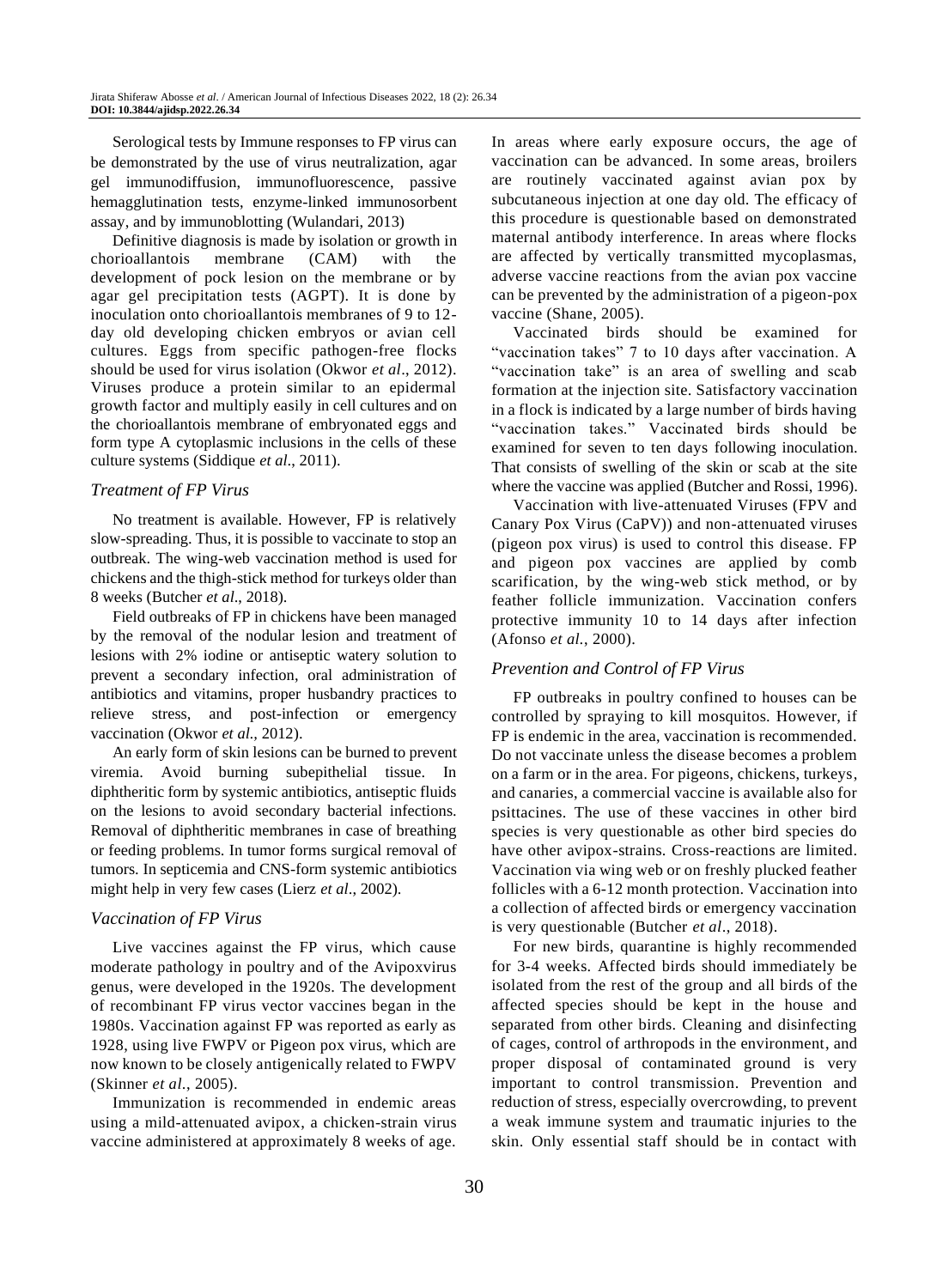affected animals. Feeding and cleaning healthy birds of affected species first, then the affected separated birds. Changing clothes before entering and leaving the cage. In larger collections, the disposal of infected animals can be recommended to prevent latent infective virus (Lierz *et al*., 2002).



**Fig. 1:** (A) Focal lesion of avian pox on the comb of a hen (Shane, 2005). (B) Infected chickens manifested multifocal raised grey, crusty, verrucous, irregular nodules on the skin around the eyes and comb (Yeo *et al*., 2019)



**Fig. 2:** (C) Dry pox results in scabs and lesions around the comb, wattle, ear lobes, and eyes**.** (D) Diphtheritic lesions look like whitish or yellowish plaques deposited and grown on the mucous coats of the buccal and nasal cavities, the sinuses, the larynx, the pharynx, the trachea, or the oesophagus (arrows). (E) Wet pox, tracheal patchy lesion. (F) Wet pox in the trachea, a thickened wall with necrotic tissue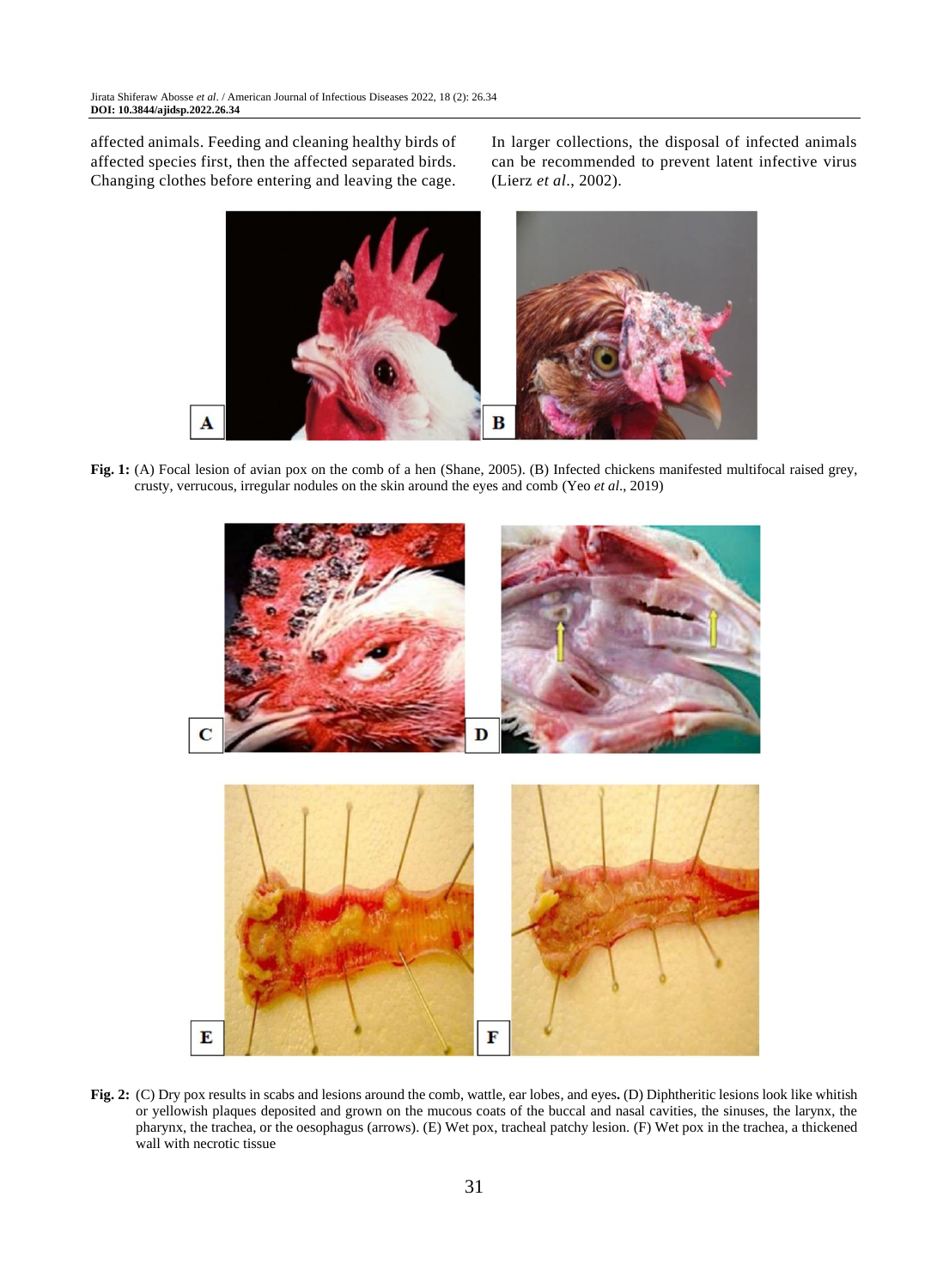

**Fig. 3:** Bollinger's bodies or granules: Relatively large, spheroid or ovoid (G), usually somewhat granular, acidophilic, intracytoplasmic inclusion body's (H)

# **Conclusion and Recommendations**

FP is an infectious and contagious viral disease of poultry distributed globally. The disease has two recognized forms. The cutaneous (dry) form is characterized by nodular lesions of the skin, particularly the eyelids, comb, and thighs, a slow spread, and low mortality. The second form is the diphtheritic (wet) form, which is characterized by respiratory signs with high mortality. Both forms of the disease can be observed in a flock. Direct or indirect contact with infected birds or fomites and vectors are important means of transmission. Birds infected with the dry form usually recover in 2 to 4 weeks, but it can take several weeks to months for a flock to recover since the disease is slowly spreading. Either form of the disease will usually cause a decreased appetite, some weight loss, and a drop in egg production and young birds may have growth retardation. Although FP is an economically important disease affecting the poultry industry it is poorly studied in Ethiopia. Therefore reducing infection pressure by institutional guided control and prevention methods are among the important recommendations discussed in this review.

#### **Acknowledgment**

We are thank full to the authors of the original paper where this manuscript is collected.

# **Author's Contributions**

**Jirata Shiferaw:** Preparation, development, and publication.

**Rediet Wolde and Abdi Feyisa:** Preparation and development

#### **Ethics**

The authors confirmed all the manuscripts written in this review articles were thoroughly cited and acknowledged. All of the authors have read and approved the final version of the manuscript.

#### **References**

- Adebajo, M. C., Ademola, S. I., & Oluwaseun, A. (2012). Seroprevalence of fowl pox antibody in indigenous chickens in Jos North and South council areas of Plateau State, Nigeria: Implication for vector vaccine. International Scholarly Research Notices, 2012. [doi.org/10.5402/2012/154971](https://doi.org/10.5402/2012/154971)
- Afonso, C. L., Delhon, G., Tulman, E. R., Lu, Z., Zsak, A., Becerra, V. M., ... & Rock, D. L. (2005). Genome of deerpox virus. Journal of virology, 79(2), 966-977. [doi.org/10.1128/JVI.79.2.966](https://doi.org/10.1128/JVI.79.2.966)
- Afonso, C. L., Tulman, E. R., Lu, Z., Zsak, L., Kutish, G. F., & Rock, D. L. (2000). The genome of fowlpox virus. Journal of virology, 74(8), 3815-3831. [doi.org/10.1128/jvi.74.8.3815-3831.2000](https://doi.org/10.1128/jvi.74.8.3815-3831.2000)
- Akanbi, O. B., Rimfa, A. G., & Okewale, P. A. (2016). Comparative study on diphtheritic cutaneous and systemic forms of natural avipoxvirus infection in chickens. J. World Poult Res., 6(3), 117-120.
- Beytut, E., & Haligur, M. (2007). Pathological, immunohistochemical and electron microscopic findings in the respiratory tract and skin of chickens naturally infected with avipoxvirus. Turkish Journal of Veterinary and Animal Sciences, 31(5), 311-317. https://journals.tubitak.gov.tr/veterinary/abstract.htm ?id=9123
- Butcher, G. D., & Rossi, F. (1996). Prevention and control of fowl pox in backyard chicken flocks. University of Florida Cooperative Extension Service, Institute of Food and Agriculture Sciences, EDIS.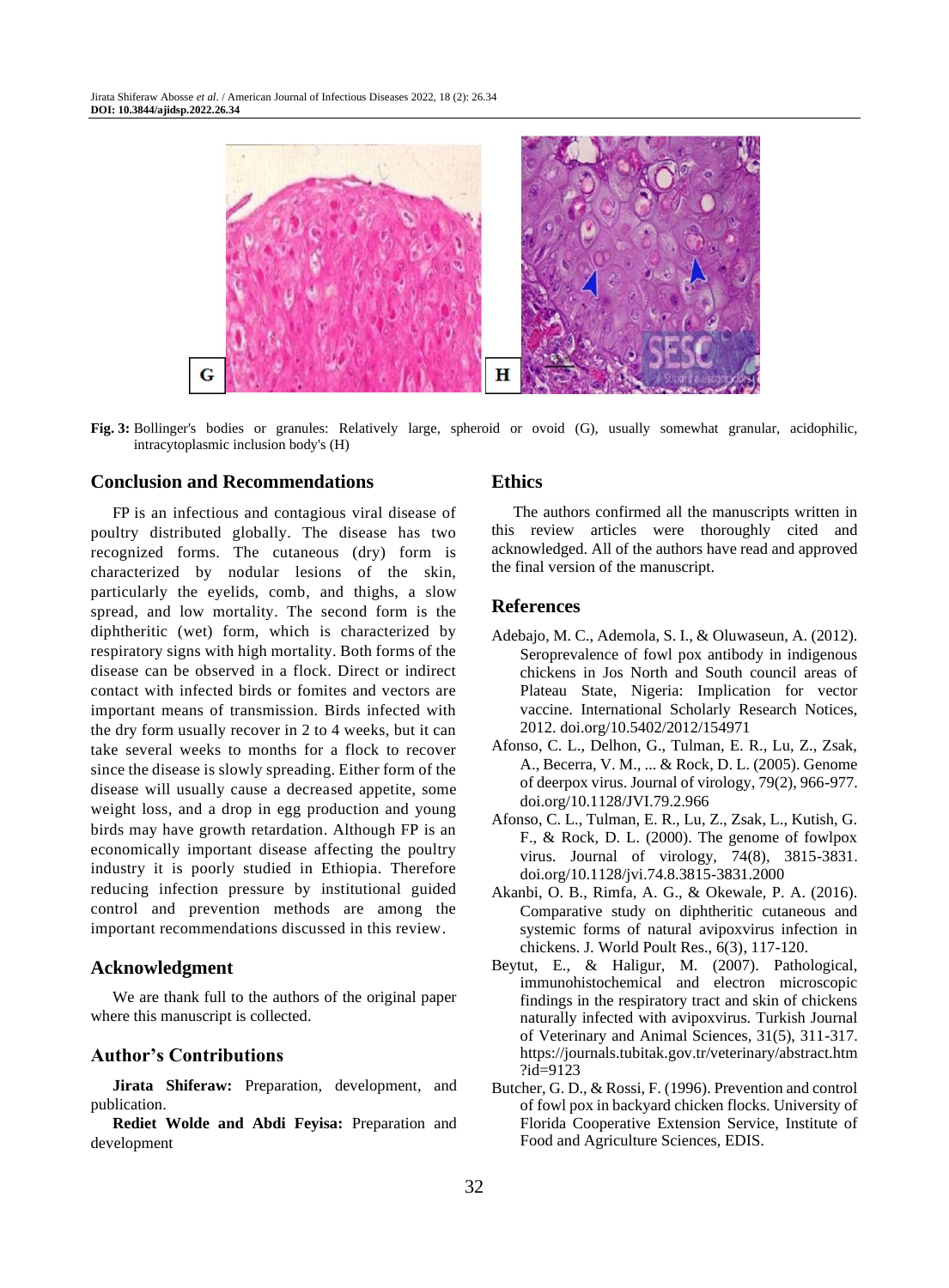- Butcher, G. D., Jacob, J. P., Mather, F. B. (2018). Common Poultry Diseases 1.
- Chambers, A. E., Dixon, M. M., & Harvey, S. P. (2009). Studies of the suitability of fowl pox as a decontamination and thermal stability simulant for variola major. International journal of microbiology, 2009. [doi.org/10.1155/2009/158749](https://doi.org/10.1155/2009/158749)
- Chauhan, R. S. (2010). Textbook Of Veterinary Pathology: Quick Review and Self Assessment Textbook.
- Diallo, I. S., Taylor, J., Gibson, J., Hoad, J., De Jong, A., Hewitson, G., ... & Rodwell, B. J. (2010). Diagnosis of a naturally occurring dual infection of layer chickens with fowlpox virus and gallid herpesvirus 1 (infectious laryngotracheitis virus). Avian Pathology, 39(1), 25-30. [doi.org/10.1080/03079450903447412](https://doi.org/10.1080/03079450903447412)
- El-Mahdy, S. S., Awaad, M. H. H., & Soliman, Y. A. (2014). Molecular identification of local field isolated fowlpox virus strain from Giza governorate of Egypt. Vet World, 7(2), 66-71. [doi.org/10.14202/vetworld.2014.66-71](https://doi.org/10.14202/vetworld.2014.66-71)
- Emmanuel, C. O., Didacus, C. E., Kennedy, F. C. (2014). Recurring Outbreaks of Fowl Pox in a Poultry Farm in Nsukka, Southeast Nigeria. IOSR J. Agric. Vet. Sci. 7, 104–108. 2014.

[doi.org/10.9790/2380-0741104108](https://doi.org/10.9790/2380-0741104108)

- Ferreira, B. C., Ecco, R., Couto, R. M., Coelho, H. E., Rossi, D. A., Beletti, M. E., & Silva, P. L. (2018). Outbreak of cutaneous form of avian poxvirus disease in previously pox-vaccinated commercial turkeys. Pesquisa Veterinária Brasileira, 38, 417-424. [doi.org/10.1590/1678-5150-PVB-4463](https://doi.org/10.1590/1678-5150-PVB-4463)
- Gilhare, V. R., Hirpurkar, S. D., Kumar, A., Naik, S. K., & Sahu, T. (2015). Pock forming ability of fowl pox virus isolated from layer chicken and its adaptation in chicken embryo fibroblast cell culture. Veterinary world, 8(3), 245. [doi.org/10.14202/vetworld.2015.245-250.](https://doi.org/10.14202/vetworld.2015.245-250)
- Giotis, E. S., & Skinner, M. A. (2019). Spotlight on avian pathology: Fowl pox virus. Avian pathology, 48(2), 87-90. [doi.org/10.1080/03079457.2018.1554893](https://doi.org/10.1080/03079457.2018.1554893)
- Gyuranecz, M., Foster, J. T., Dán, Á., Ip, H. S., Egstad, K. F., Parker, P. G., ... & Erdélyi, K. (2013). Worldwide phylogenetic relationship of avian poxviruses. Journal of virology, 87(9), 4938-4951. [doi.org/10.1128/jvi.03183-12](https://doi.org/10.1128/jvi.03183-12)
- [https://www.thepoultrysite.com/disease-guide/fowl-pox](https://www.thepoultrysite.com/disease-guide/fowl-pox-pox-avian-pox)[pox-avian-pox](https://www.thepoultrysite.com/disease-guide/fowl-pox-pox-avian-pox)
- Intervet. (2009). I mp or tant pou l tr y di seas e s. Intervet Int. BV 17–18.
- Jarmin, S., Manvell, R., Gough, R. E., Laidlaw, S. M., & Skinner, M. A. (2006). Avipoxvirus phylogenetics: identification of a PCR length polymorphism that discriminates between the two major clades. Journal of General Virology, 87(8), 2191-2201. [doi.org/10.1099/vir.0.81738-0](https://doi.org/10.1099/vir.0.81738-0)
- Lierz, M., Hafez, H. M., & Dorrestein, G. M. (2002). Avian pox 6–8.
- Lüschow, D., Hoffmann, T., & Hafez, H. M. (2004). Differentiation of avian poxvirus strains on the basis of nucleotide sequences of 4b gene fragment. Avian diseases, 48(3), 453-462. https://meridian.allenpress.com/aviandiseases/article-abstract/48/3/453/132810
- Manarolla, G. I. O. V. A. N. N. I., Bakonyi, T., Gallazzi, D., Crosta, L., Weissenböck, H., Dorrestein, G. M., & Nowotny, N. (2010). Usutu virus in wild birds in northern Italy. Veterinary microbiology, 141(1-2), 159-163. doi.org/10.1016/j.vetmic.2009.07.036
- Mekibib, B., Abera, M., Mekuria, S., Farooq, U. B., & Abebe, R. (2018). Clinicopathological Features of Concurrent Outbreak of Gumboro Disease and Aspergillosis in Chicken in Hawassa City, Ethiopia. Asian J. Poult. Sci. 12, 25–30. doi.org/10.3923/ajpsaj.2018.25.30
- Natnael, T. (2015). Pathological and sero prevalence studies on infectious bursal disease in chickens in and around Bahir Dar, North West, Ethiopia. M. Sc. esis, Addis Ababa University, College of Veterinary Medicine and Agriculture, Department of Pathology and Parasitology, Bishoftu, Ethiopia.
- Okwor, E. C., Eze, D. C., & Agbo, I. C. (2012). The effects of vaccination, antibiotic and vitamin therapy on some clinical parameters associated with natural outbreak of fowlpox in chickens. Journal of Veterinary Medicine and Animal Health, 4(9), 136- 139. [doi.org/10.5897/JVMAH12.058](https://doi.org/10.5897/JVMAH12.058)
- Pattison, M., McMullin, P., Bradbury, J. M., & Alexander, D. (Eds.). (2007). Poultry diseases. Elsevier Health Sciences. [doi.org/10.1016/B978-0-](https://doi.org/10.1016/B978-0-7020-2862-5.X5001-6) [7020-2862-5.X5001-6](https://doi.org/10.1016/B978-0-7020-2862-5.X5001-6)
- Shane, S. M. (2005). Handbook on Poultry Diseases, American Soyabean Association, North Carolina State University,www.asasea.com.
- Shankar, B. P. (2008). Common Respiratory Diseases of Poultry. www.Veterinaryworld.org . Vol.1, No.7, July 2008.
- Shivaprasad, H. L. (1998). An overview of anatomy, physiology and pathology of urinary system in birds, AAV Proceedings, pp. 201-205.
- Siddique, A. B., Hossain, F. M. A., & Zinnah, M. A. (2011). Determination of host specificity of pigeon pox and fowl pox viruses isolated from a field outbreak. Bulgarian J. Vet. Med, 14(4), 209-214.
- Skinner, M. A., Laidlaw, S. M., Eldaghayes, I., Kaiser, P., & Cottingham, M. G. (2005). Fowlpox virus as a recombinant vaccine vector for use in mammals and poultry. Expert review of vaccines, 4(1), 63-76. <https://doi.org/10.1586/14760584.4.1.63>